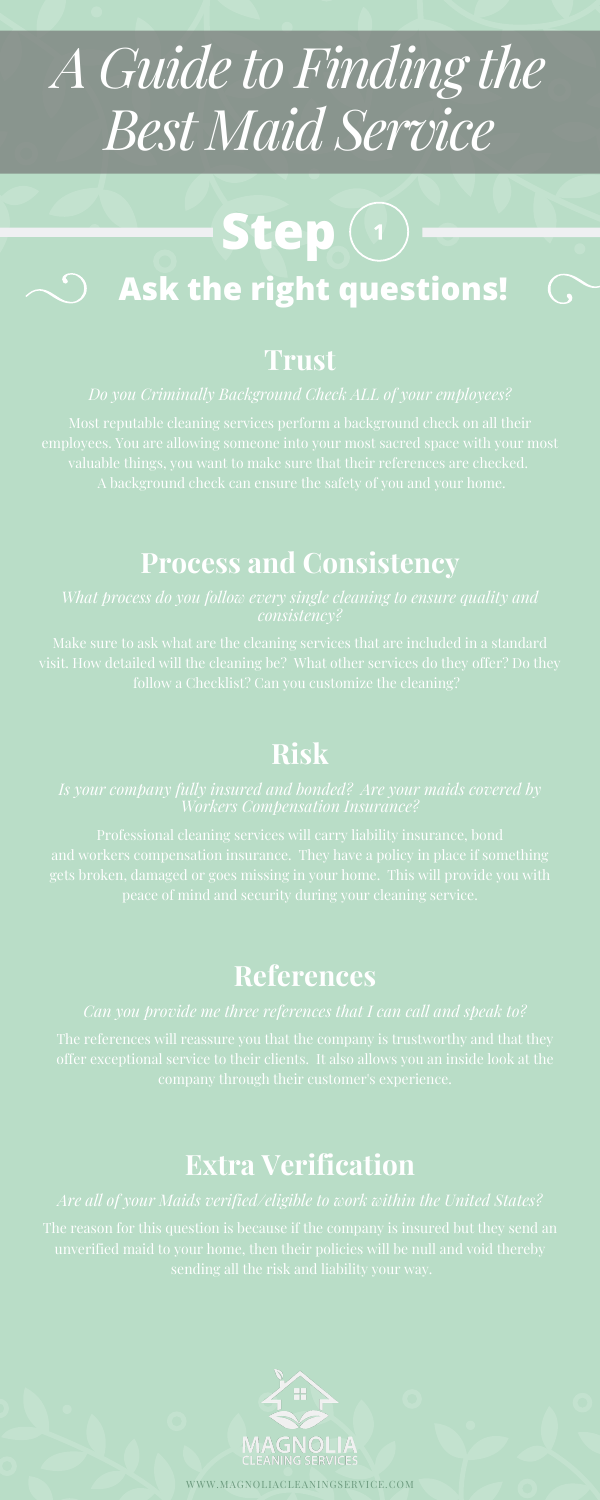# Step<sup>(2</sup>

# **Knowing the difference! Finding the "best" means finding the fit!**

can commit to.

# *One Person Cleaning Company*

- May be cheapest option but comes with significant risk
- Will not have Insurance, Bonding or Workers Compensation
- No Background Checks or Ability to Check History (Criminal, Drug and even Quality!)
- Low to Bad Communication
- Inconsistent Cleanings
- No Staff Redundancy which leads to frequent cancelations and appointment time changes
- Customer (You) assume all risk for injury, damage and workers compensation.

- 1. Insured and Bonded: *Will be unwilling to make insurance claims due to Franchise Scorecards.*
- 2. Very High Turnover with Staff (i.e. Different Cleaners everytime)
- 3. Low Level of Ownership Engagement
- Inconsistent Cleanings due to poor Training and Cleaner Turnover 4.
- Little reinvestment in employee training or company culture as Franchise 5. agreements dictate standards
- 6. Franshise Fees are very burdensome and lead to cutting corners with Training, Operations and everything Customer Facing (think McDonalds! or Subway!)

# *Franchise* **Maid Services**

# *Non Franchise* **Maid Services**

- 1. Insured and Bonded provides no liability risk to Customer
- 2. Team Lead to Cleaner Structure provides performance Accountability & more consistent cleanings
- 3. Investment in regular Training & Safety Procedures
- Consistency of Cleaning due to Checklist Processes for each house 4.
- 5. Able to Customize Cleanings and Often Accept Personlized Direction for each Customer
- 6. Good for One Time Cleanings & Regular as these companies are flexible and hungry!
- Fully staffed with multiple Teams prevents cancellations and inability to 7. provide cleanings regulary and quickly
- Guarantee their work & deliver Highest Quality Cleanings 8.
- Owners are highly engaged and all systems are built around retention and 9. customer satisfaction!

Riskeist Option and one we cannot recommend

#### Often Inconsistent quality but provides minimal

# assurance of risk coverage



These Maid Service Companies are where you want to focus when you want consistency, quality & a fair price. Will not be the cheapest as the cheapest cannot provide consistentcy and quality every time!

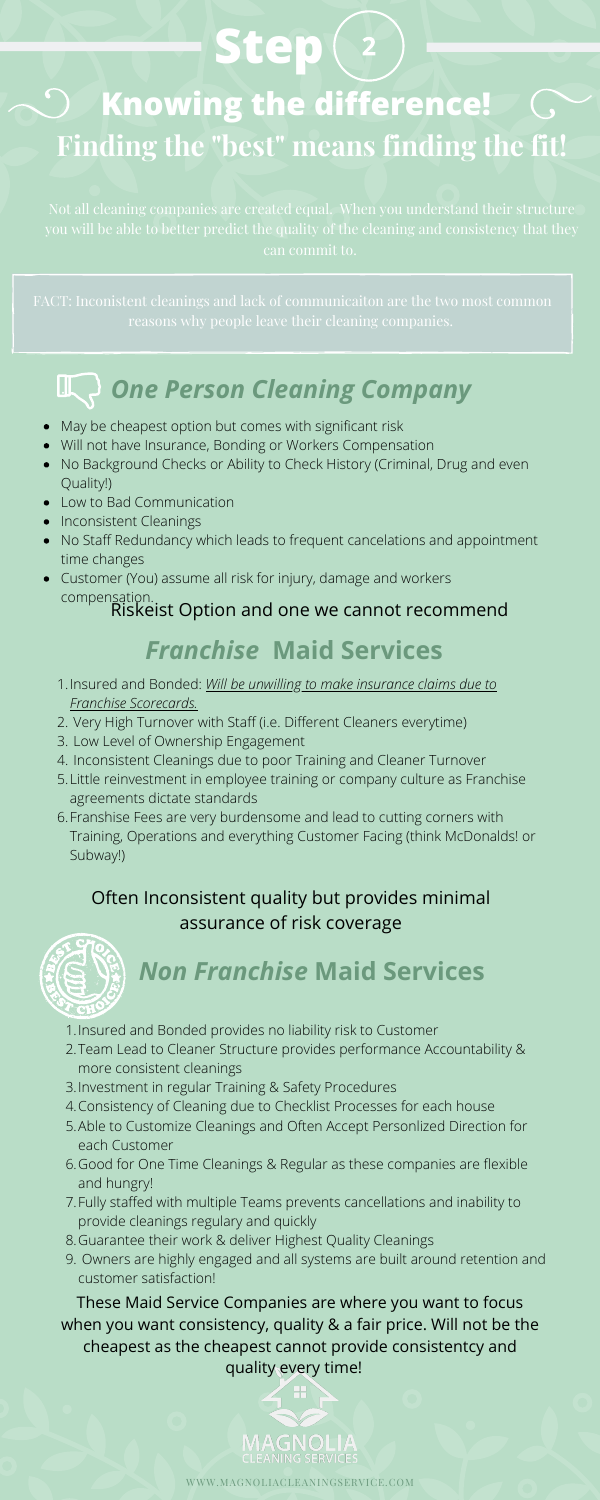## **Final Steps to finding the Best Maid Service for your Home**

### Circle the rating where you expect your next Maid Service to be:

# **Step Olt comes back to you now... G**

Quality of Service

1 2 3 4 5

Consistency of Cleanings

1 2 3 4 5

Provides Background Checks, Insurance and Bonding

1 2 3 4 5

Ease of Communication

1 2 3 4 5

Ability to Customize Cleaning to your homes needs

1 2 3 4 5 Price 1 2 3 4 5

### Add up your answers now and write the total below:

 $\frac{1}{2}$ 

Any score below a 13 and you should consider a Franchise Maid Service. If you have hired a Franchise Maid Service in the past and have become frustrated or outgrown their ability to serve you then proceed to a Non Franchise Maid Service.

A score above 14 and Above and you should hire a Non Franchise Maid Service.

*\*We cannot recomend a One Person Maid Service due to the liability, risk and inconsistent nature of this option.*

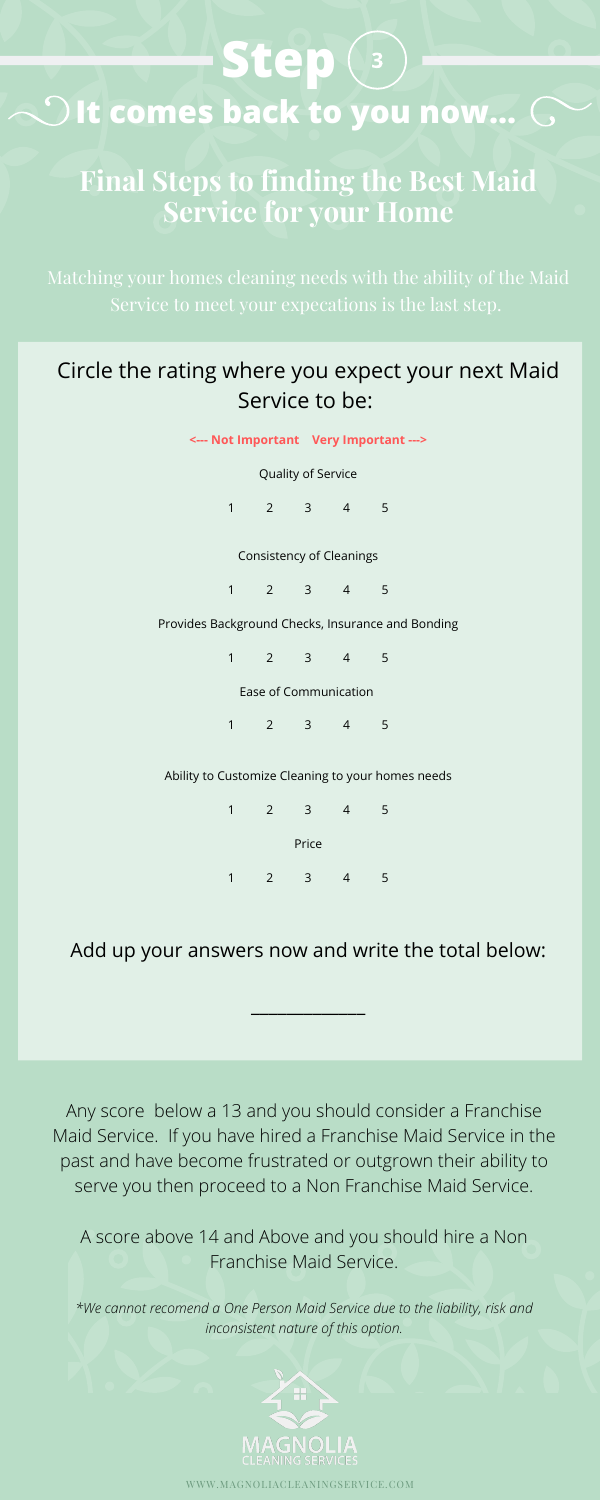I am Ana Mirwald, my Husband Chris (who you have seen in the videos) and I own Magnolia Cleaning Service.

Indulge me for two minutes to share with you the background of why we started Magnolia Cleaning Service as I think it will save you time as you learn how to find a great Maid Service.

In 2008 my husband Chris worked for a Fortune 20 company and we were raising two very active young boys in Lake Mary Florida. Prior to having our boys I graduated form RIT with a Hospitality Degree and ended up working for Exxon Mobil doing their Restaraunt and Hotel Ratings out of Tampa. You have seen these ratings before as the higher end Restaurants and Hotels (Flemmings, Ruth's Chris, Ritz-Carlton etc.) to this day hang their "Star and Diamond" ratings plaques in their lobbies. This experience taught me to be objective and to have a non compromising focus on a 5 Star experience.

With my background and busy lifestyle raising my kids I was in search of a quality cleaning company in Lake Mary. I knew what I wanted, I knew how to judge the best and I was in search of the best!

After a couple years and being frustrated with the Maid Services in Orlando I was at an impasse. I could not find a Maid Service that had a commitment to quality and consistency at a fair price nor one that had the same expectation of what a quality cleaning was.

Chris and I spoke to our friends in Lake Mary and found that many of them felt similarly. Our two boys were now in school and Chris and I agreed that we could do better and that my background from Exxon Mobil and Degree could build a foundation for a premier Maid Service in Central Florida.

We started Magnolia Cleaning Service in September 2014 and from the beginning ran our employee training and corporate structure around providing a high quality 5 Star cleaning at a fair price. We designed a new employee training program to our high standards and focused on processes that deliver consistency. Chris and I also created a field structure and adopted technologies that allow for quality assurance and a high level of communication between our customers, thier cleaning teams and our office staff.

Our small business grew rapidly as we continued to find a market demand for what we personally experienced before starting our company. At present Magnolia Cleaning has operations in Orlando, Tampa and Sarasota and our maid service has continued our unwavering focus on perfecting our cleaning service and servicing our customers, many of whom we consider family.

As you consider your options you will find there are many. This guide is intended to help you match your expectations, budget and other factors with these many options.

You initially found "us" because you were looking for better. Defining the "best" can be subjective and we tried to be objective and fair as we built this guide and video series. Our definition of "best in class" has been tested and is rooted in measures that the largest companies in the world strive for.

We would like nothing more then to allow our cleaning teams to provide your home with a 5 Star Cleaning and with a company who expects more from itself.

Our Best,

fra

ton



# *Why you should consider a professional Maid Service like Magnolia Cleaning Service*